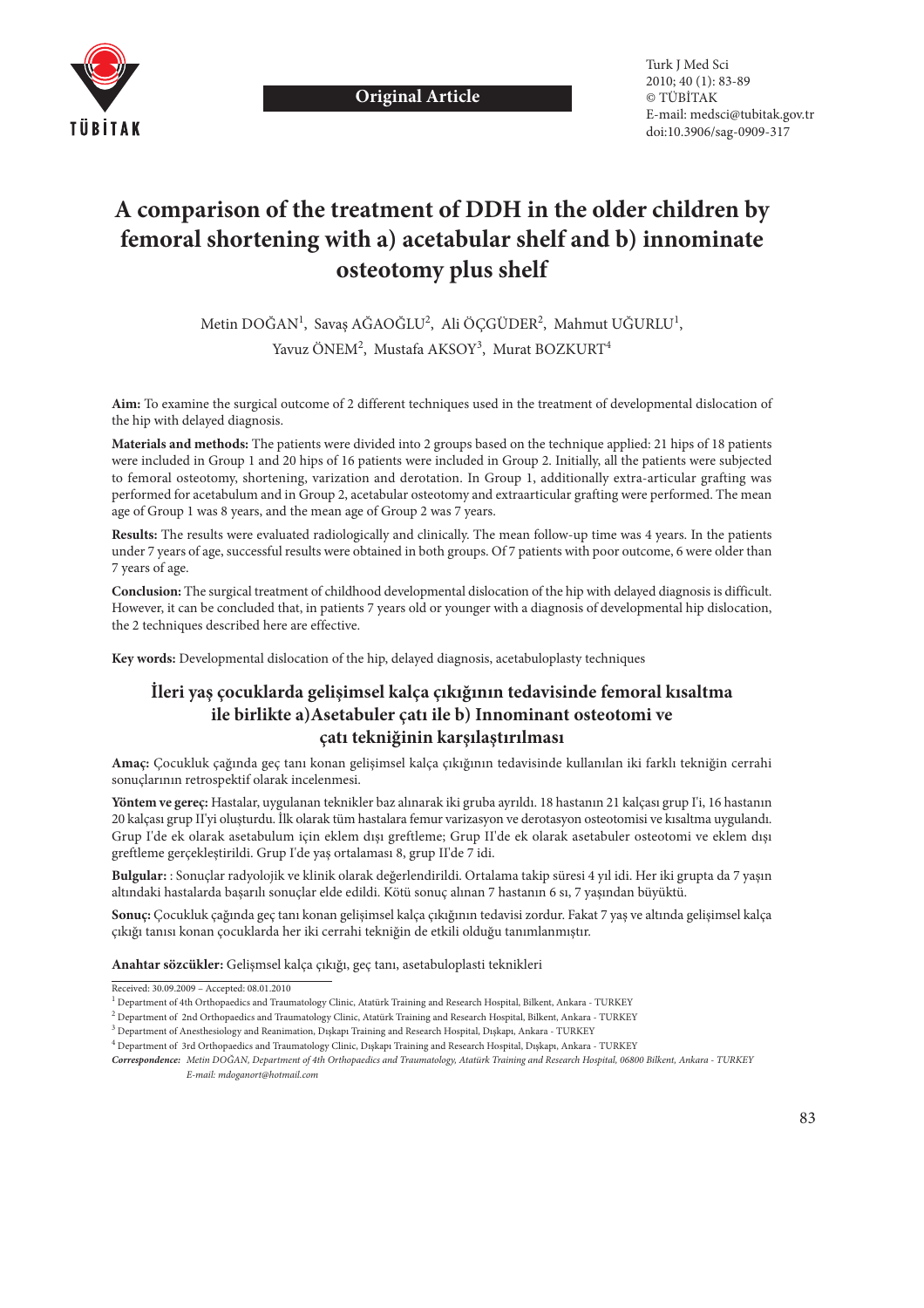#### **Introduction**

The principles of developmental dysplasia treatment of the hip (DDH) in childhood differ from those pertaining to infants (1-6). The goals of the treatment are to achieve and maintain a concentric reduction. When the diagnosis is delayed, the treatment of DDH to gain a concentric reduction gets difficult. Muscle contractures around the joint and soft tissue pathology hinder the reduction, and prevent the normal development of the head of the femur by inflicting pressure. In spite of the attempts to reduce the ischemic changes through various traction methods, there is no definite evidence to support this treatment modality (2,4-6).

Some studies claim that femoral shortening can facilitate reduction and reduce the risk of osteonecrosis (2,3,7,8). Some authors have claimed that besides open reduction, a one-stage operation must sometimes also include capsulorrhaphy, femoral shortening, and pelvic osteotomies in cases requiring these types of treatments (8-10). Various pelvic osteotomies were described for the treatment of residual acetabular dysplasia. Of them, the most widely known are the Salter and the Pemberton osteotomies.

Furthermore Dega or shelf procedures were developed to overcome some surgical problems. The main principle of these osteotomies is to redirect the true acetabulum in order to obtain the femoral head coverage. So we can prevent secondary coxarthrosis. This study was aimed to evaluate extraarticular grafting acetabuloplasty alone and combined Dega and extraarticular grafting at neglected DDH cases.

#### **Materials and methods**

Between 1998 and 2003, 41 hips in 34 children (24 girls and 10 boys) with neglected dislocation of the hip were treated at 2 different clinics and they were evaluated as Groups 1 and 2. Group 1 consists of 21 hips  $(n=18)$  and Group 2, 20 hips  $(n=16)$ . The mean age at the time of operation was 8 years in Group 1 (5-10 years) and 7 years in Group 2 (5-10 years). All the patients were limping and had a positive Trendelenburg sign. Only 8 of patients had hip pain. All the patients were subjected to open reduction and capsulorrhaphy under general anesthesia in supine

position using combined Smith Petersen and proximal longitudinal femoral approaches in 12 patients and the Watson-Jones approach in 26 patients. In all the patients, following intertrochanteric osteotomy, femoral shortening and derotation were performed by adding varization in 38 hips that required it. Taking the state of the acetabulum and the height of the femur into consideration, either Dega osteotomy with extraarticular grafting (Group 2) (Figure 1) or only extra-articular grafting acetabuloplasty (EAGA) (Group 1) (Figure 2A and 2B) was performed to maintain an acetabular roof. None of the patients had experienced preoperative traction before our treatment (Table 1). Because of suspected instability, the femoral head was fixed to the acetabulum with a pin in 5 patients after partial capsule resection and plication. For all the patients, a hip spica cast was



Figure 1. The illustration of Dega osteotomy with extraarticular grafting.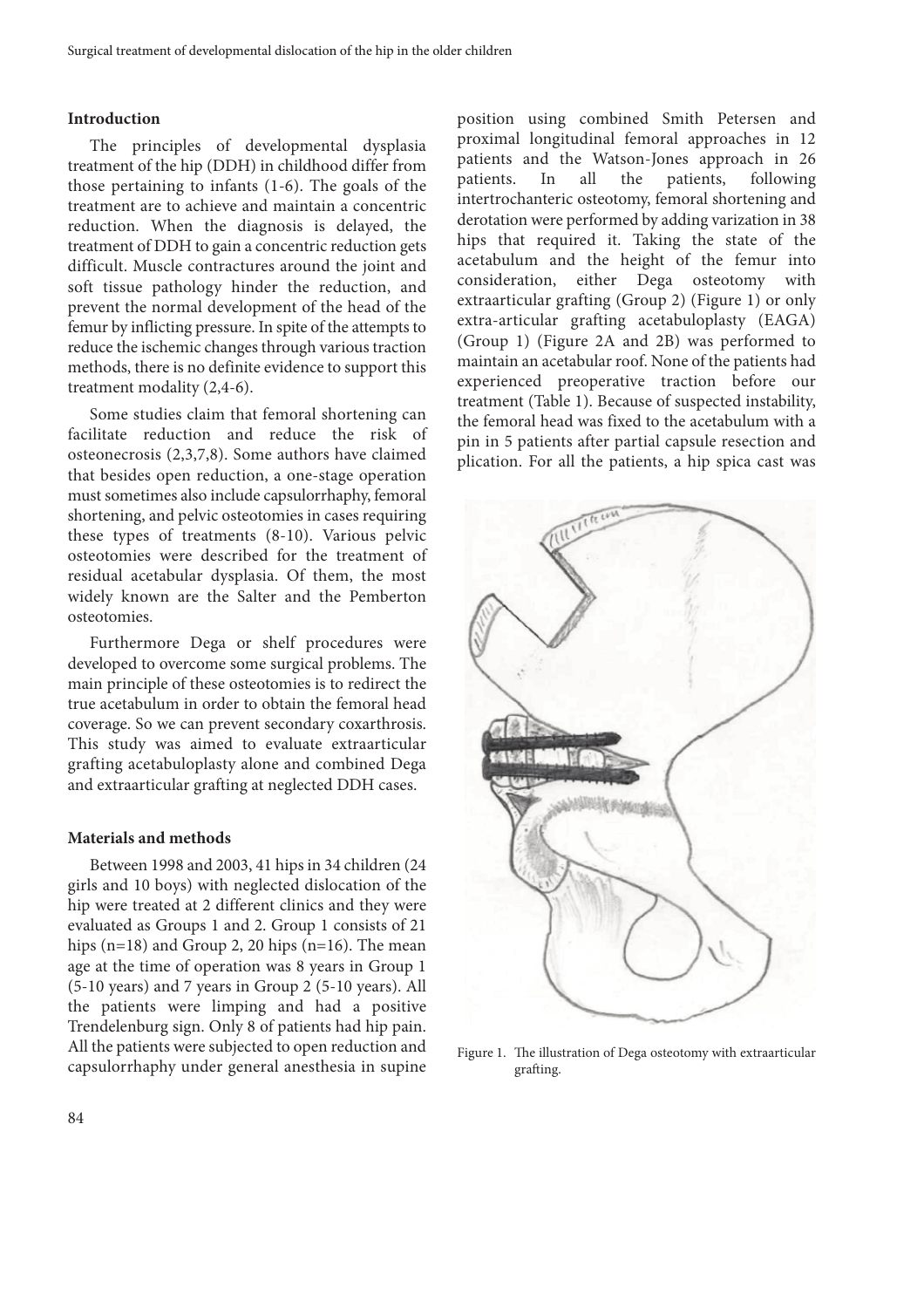

Figure 2. A. The illustration of extraarticular grafting. The graft is taken from the iliac crest and divided into 2 pieces, B. Osteosynthesis of the graft into the false acetabulum.

Table 1. Detailed information of the patient groups.

|                          | Group 1 | Group 2   |
|--------------------------|---------|-----------|
| Mean age                 | 8 years | 7 years   |
| Bilateral case number    | 3       | 4         |
| Unilateral case number   | 15      | 12        |
| VDO application (hip)    | 17      | 18        |
| Main osteotomy technique | EAGA    | EAGA+Dega |
|                          |         |           |

applied after the operation. In week 4 after surgery, the pin was removed. The casts, however, were not removed for an average of 8 weeks. Following the removal of the casts, active and passive motion was carried out for 6 weeks using an abduction brace to increase the strength of the muscles and the range of motion of the joints. At the end of this procedure, the patients were able to walk by controlled weight bearing. Postoperative radiological and clinical evaluation was performed through the Severin and Mc Kay classification systems. The acetabular index and Wiberg's centre-edge (CE) angles were evaluated pre- and post-operatively.

The patients were evaluated functionally and radiographically in the postoperative 1st, 3rd, and 6th months, and at the end of the 1st year, depending on the osseous maturation. Preoperative radiographs were used to determine the degree of depletion of the femoral head with respect to Tönnis (15) criteria, position of the hip, the acetabular index, and the regularity of the Shenton line. Having at least 8 degrees of correction of the dysplastic acetabulum, or an acetabular index lower than 20 degrees on the last radiograph according to the criteria of Ryan et al (8) was considered a sufficient acetabular reconstruction.

### **Results**

In the last follow-up, 30 of 34 patients were painfree at rest, used no analgesics, and were able to walk without crutches. The mean range of motion (flexion,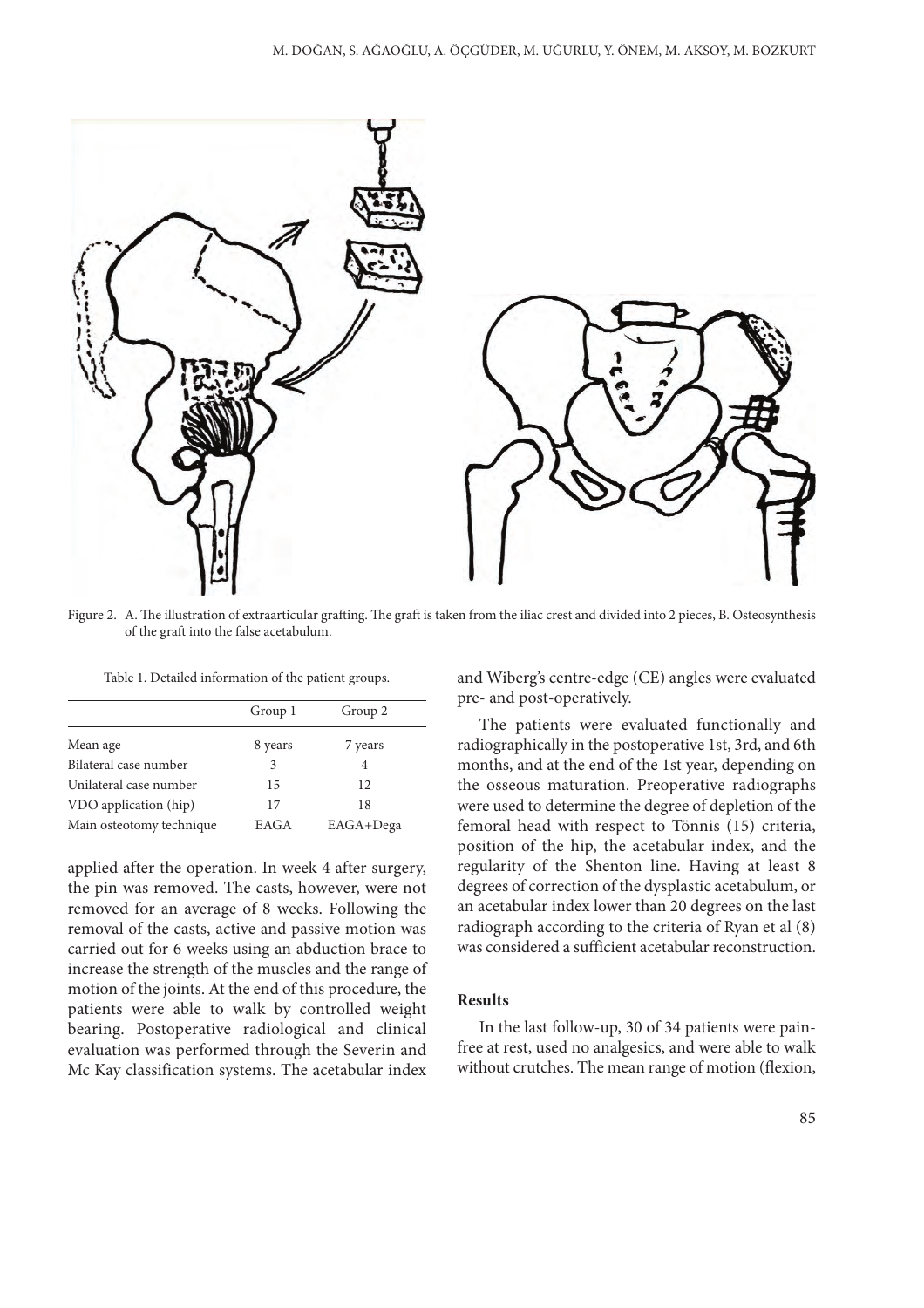abduction, internal rotation, and external rotation) in Group 1 and Group 2 was 105° and 100°; 30° and 35°; 35° and 35°; 35°, and 30°, respectively. Eleven of 34 patients had a positive Trendelenburg sign at the last follow-up. The mean limb length discrepancy was 1.2 (0–5.5) cm and only 4 patients had a difference of more than 2 cm. The skeletal maturation was determined by radiographic examination of the proximal femoral epiphysis and triradiate cartilage; 9 patients had skeletal maturation. The preoperative mean acetabular index was 51° (35–65) and 55° (40- 60) in Groups 1 and 2, respectively; in the last followup it was 32° and 34° (15–50). Satisfactory reduction (Severin Class I) was achieved in 18 hips in Group 1

(Figure 3 B, A) and 10 hips in Group 2 (Figure 4 A,B) according to the follow-up radiography and they developed no osteonecrosis. The Shenton line was intact in 36 hips, and the mean CE angle of Wiberg was increased to 19° (15–26). In the Severin classification; 28 hips were Class I, 8 hips were class II, 1 hip was Class IV, and 4 hips were Class V. Of the 41 hips we evaluated, 5 patients had insufficient reduction and 4 hips developed osteonecrosis (Figure 5). The Mc Kay's scores of the patients according to age distribution are summarized in Table 2. The surgical technique did not interfere with the clinical outcome but the age of the child was the main determinant. Postoperative measurements and





Figure 3. A. Preoperative anteroposterior pelvis X-ray of a 6 years old patient, B. Extraarticular grafting acetabuloplasty was applied and concentric reduction was achieved.



Figure 4. A. Preoperative anteroposterior pelvis X-ray of a 7-year-old patient, B. Successful reduction was achieved after the proximal femoral osteotomy, DEGA. Osteotomy, and extraarticular grafting (Postoperative 2nd year x-ray).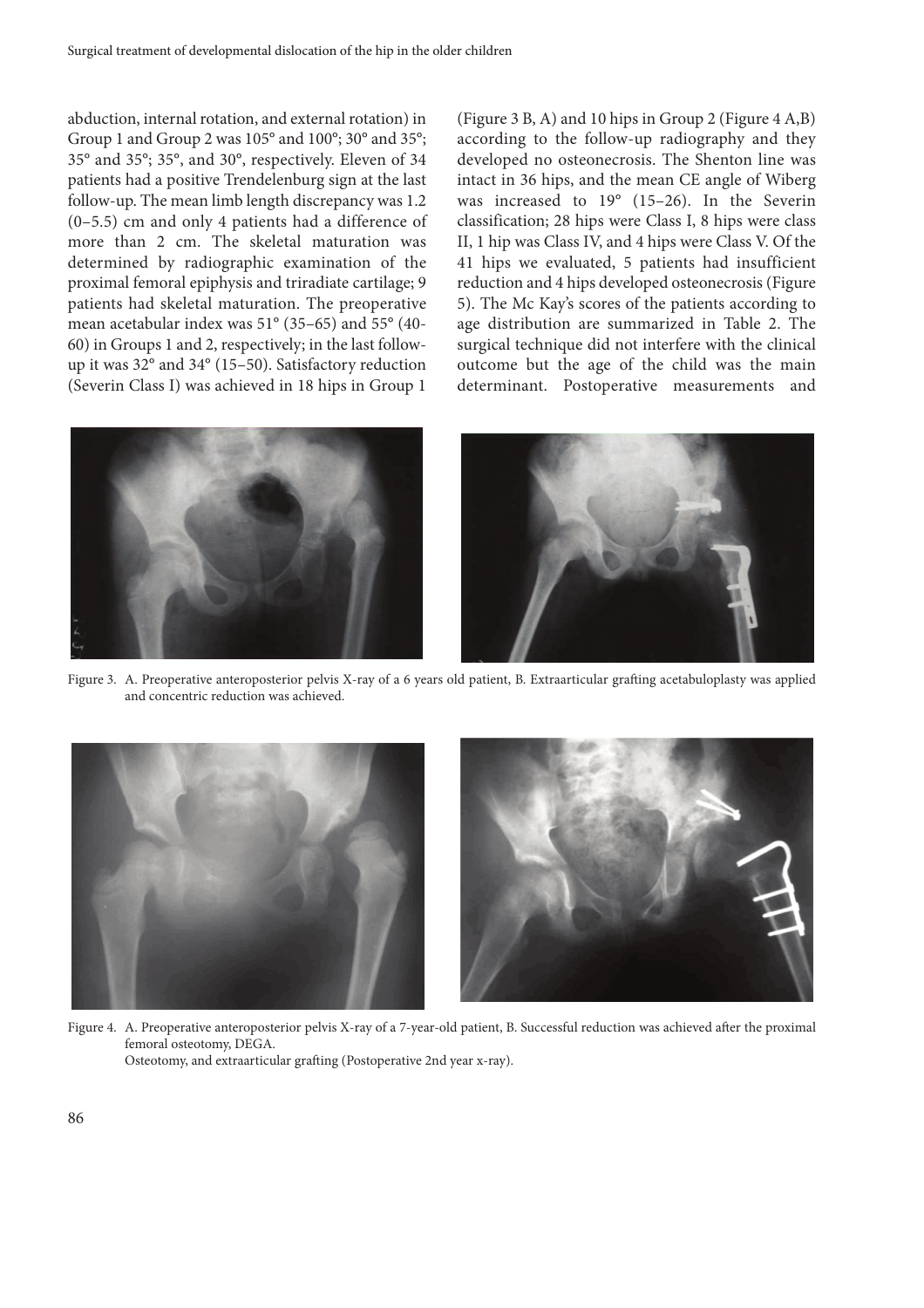

Figure 5. Postoperative x-ray of a 13-year-old patient. Complications of both redislocation and graft absorption can be seen

radiological evaluations of the hips are presented in Table 3. An open reduction on those hips was performed because of re-dislocation after the removal of the hip spica cast. In addition, 8 hips in which the desired outcomes were not obtained were manipulated under general anesthesia to overcome the joint stiffness. After manipulation, the desired range of motions of the hips was achieved except in 5 patients. Additional complications were implant failure in 2 patients and heterotopic ossification in 2 hips. In addition, 8 patients had lateral rotational deformity because of excessive derotation.

#### **Discussion**

For both the older child and the infant, the aim of the treatment of congenital dislocation of the hip is focused on the reduction of the femoral head into the true acetabulum (4,6,9-14). Because of the risk of serious complications in the surgical treatment of older age DDH, open reduction and some acetabuloplasty techniques are contraindicated (4- 5,15-17). The age group concerned is 6 and 14 years old. If the femoral head is flattened or the acetabulum is dysplastic, concentric reduction in older children may be a challenge. Soft tissue contracture, which obstructs the reduction, may increase some complications, such as improper reduction and avascular necrosis of the femoral head (6,11,13-14). The anatomy of older children with DDH

Table 2. Mc Kay's scores for post-operative clinical evaluation concerning the patient age.

| Mc Kay's<br>scores | 5 years old<br>$(n = 4)$ | 6 years old<br>$(n = 6)$ | 7 years old<br>$(n = 7)$ | 8 years old<br>$(n = 8)$ | 9 years old<br>$(n = 4)$ | 10 years old<br>$(n = 5)$ |
|--------------------|--------------------------|--------------------------|--------------------------|--------------------------|--------------------------|---------------------------|
| Excellent          |                          |                          |                          |                          |                          |                           |
| Good               |                          |                          |                          |                          |                          |                           |
| Fair               |                          |                          |                          |                          |                          |                           |
| Poor               |                          |                          |                          |                          |                          |                           |

Table 3. Post-operative radiological outcomes of the patients.

|                    | Group 1 $(n = 18)$       |                          | Group 2 ( $n = 16$ )  |                          |
|--------------------|--------------------------|--------------------------|-----------------------|--------------------------|
|                    | Unilateral ( $n = 15$ )  | Bilateral $(n = 3)$      | Unilateral $(n = 12)$ | Bilateral $(n = 4)$      |
| Mean CE Angle      | $18^{\circ}$             | $26^{\circ}$             | $24^{\circ}$          | $25^{\circ}$             |
| Severin's criteria |                          |                          |                       |                          |
| Class I            | 14                       | $\mathfrak{D}$           | 6                     |                          |
| Class II           | $\overline{\phantom{0}}$ |                          | 4                     |                          |
| Class IV           | $\overline{\phantom{0}}$ | $\overline{\phantom{a}}$ |                       | $\overline{\phantom{a}}$ |
| Class V            |                          | $\overline{\phantom{0}}$ |                       |                          |

\* having at least 8 degrees of correction of the dysplastic acetabulum, or an acetabular index lower than 20 degrees on the last radiograph according to Ryan et al.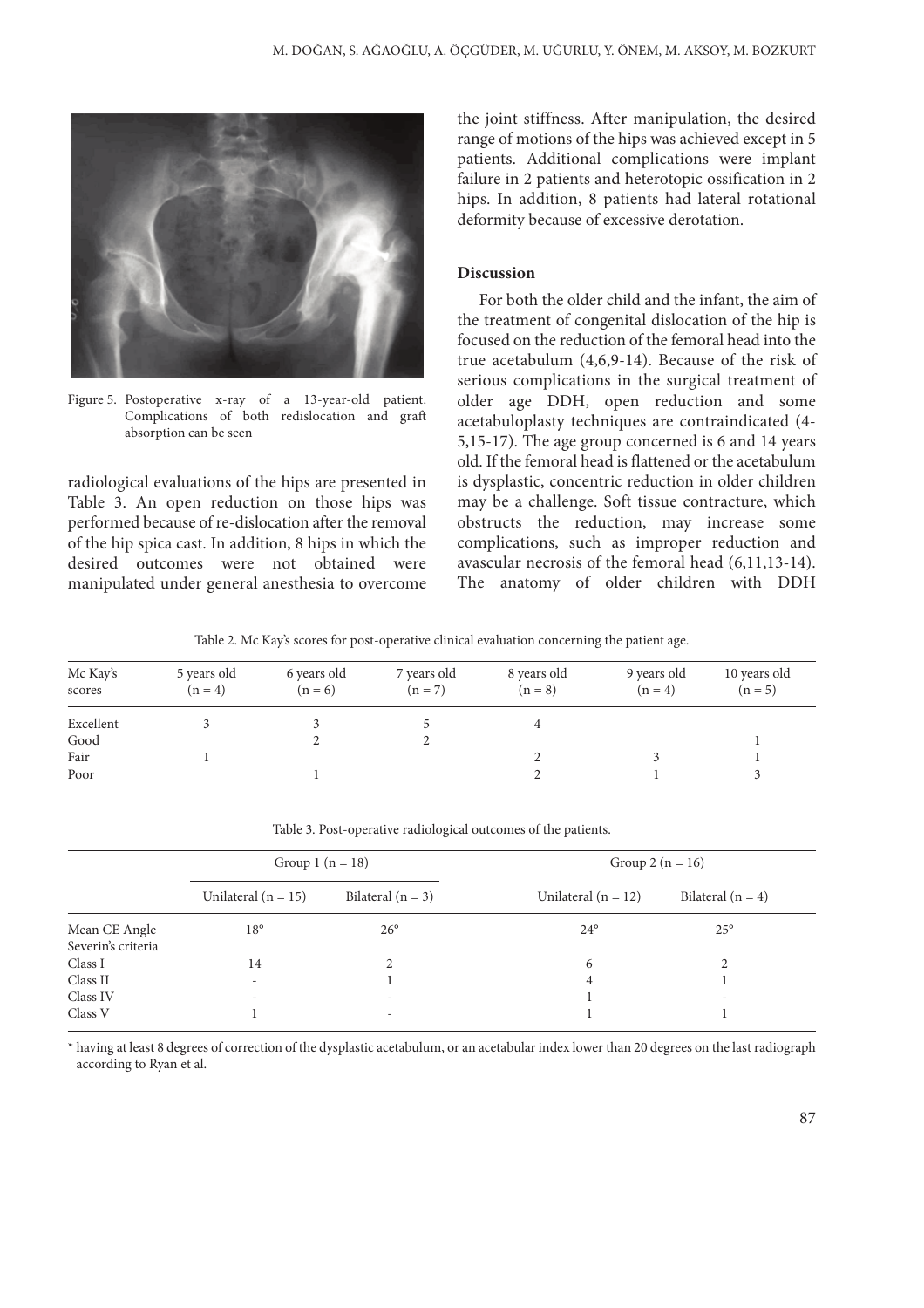substantially varies in the degree of acetabular anteversion and it was not possible to remodel their bones. Because of dysplasia, anatomic changes occur in the pelvic bones. The shapes of the pelvis differs in uni- and bi-lateral DDH patients. In addition, because of secondary changes in the soft tissue and bone, the treatment may be more complex or have a protracted course. Thus, the outcome may be affected by age and laterality and is important in treatment planning (14). Although there were fewer patients in our study with bilateral involvement than those with unilateral involvement, they were more challenging as to the treatment and treatment results. In this retrospective study, 2 small groups of children in older ages were analyzed and no clinical or radiological differences were detected between the 2 groups when the age was not taken into consideration after simultaneous open reduction and extraarticular grafting with or without Dega osteotomy, including femoral shortening, derotation, and varization osteotomies. However, our radiological and clinical results in both groups were definitely better in children who were under 7 years of age. Dega's incomplete transiliac osteotomy can both reorient and reshape the acetabulum especially in young children with a wide-open triradiate cartilage. Although hinging occurs at the sciatic notch and the triradiate cartilage in the younger child, hinging probably occurs at the sciatic notch and the symphysis pubis as the child gets closer to skeletal maturity. Reorientation of the acetabulum is considered to be significant when there is a change in the obturator foramen, the acetabular index, and the center-edge angle. In the light of the relevant literature, we believe that Dega's osteotomy can be performed through either an open or a closed triradiate cartilage. Dega's osteotomy must be accompanied with open reduction and an appropriate correction of the proximal femoral deformity to gain a satisfactory result (2,4-5,8,12,14). The extraarticular grafting, termed as Shelf arthroplasty is a simpler method than Dega osteotomy, which forms an acetabular roof by placing the iliac wing graft over the hip capsule (1,12,16). Although a stable fixation can be achieved with 2 or more screws, resorption is common. In the current study we observed resorption in 13 hips independent from either the surgical technique or bilaterality. Nevertheless, all of these hips were those of the children with older age.

Dogan et al.(12) achieved good results by performing various surgical techniques for neglected cases of DDH after concentric reduction. They concluded that, as in our study, the age of the patient is the main determinant for the successful clinical outcome for advanced age DDH. We have used some of the preliminary results of this study.

The long-term functional and radiographic outcomes of one-stage open reduction of DDH have been widely studied in the literature (1,8,12,16). Most authors achieved good or excellent results by combined operative reduction in young children. Ryan et al. (8) reported good or excellent results in 16 of 18 children between 3 and 14 years of age after onestage reduction. On the other hand, because of the insufficient remodeling capacity of the acetabulum some authors obtained increasingly poor results in children above 4 years of age who had undergone pelvic osteotomies. In our 2 different case groups with an age range of 3–14 years, we performed either Dega's osteotomy and extraarticular grafting or only extra-articular grafting acetabuloplasty.

The type of surgery was based on the preoperative evaluations of the pathologies as well as on our peroperative observations. We achieved good results after concentric reduction in both groups. However, the older age seemed to have a significant effect on the prognosis for the patients in whom concentric reduction was neither achieved nor sustained. While the patients under 7 years of age with previously insufficient reductions had good radiographic results, some of the patients 7 years old or older presented poor results, and thus required reoperation. Therefore, it can be concluded that in patients 7 years old or younger with a late diagnosis of developmental hip dislocation, the 2 techniques described here are feasible and safe. Despite the reports of Massie and Howorth (5) and Williamson et al. (10), who claimed that the age of the patient does not have any effect on the results, we report contrary results with 2 different acetabuloplasty techniques in our patients in respect to DDH treated at an older age.

Increased femoral shortening reduced the risk of osteonecrosis as well as facilitating better reduction among the patients (2,7-8,10-14). Thus, increased femoral shortening proved to be a superior method. Furthermore, preoperative traction did not increase